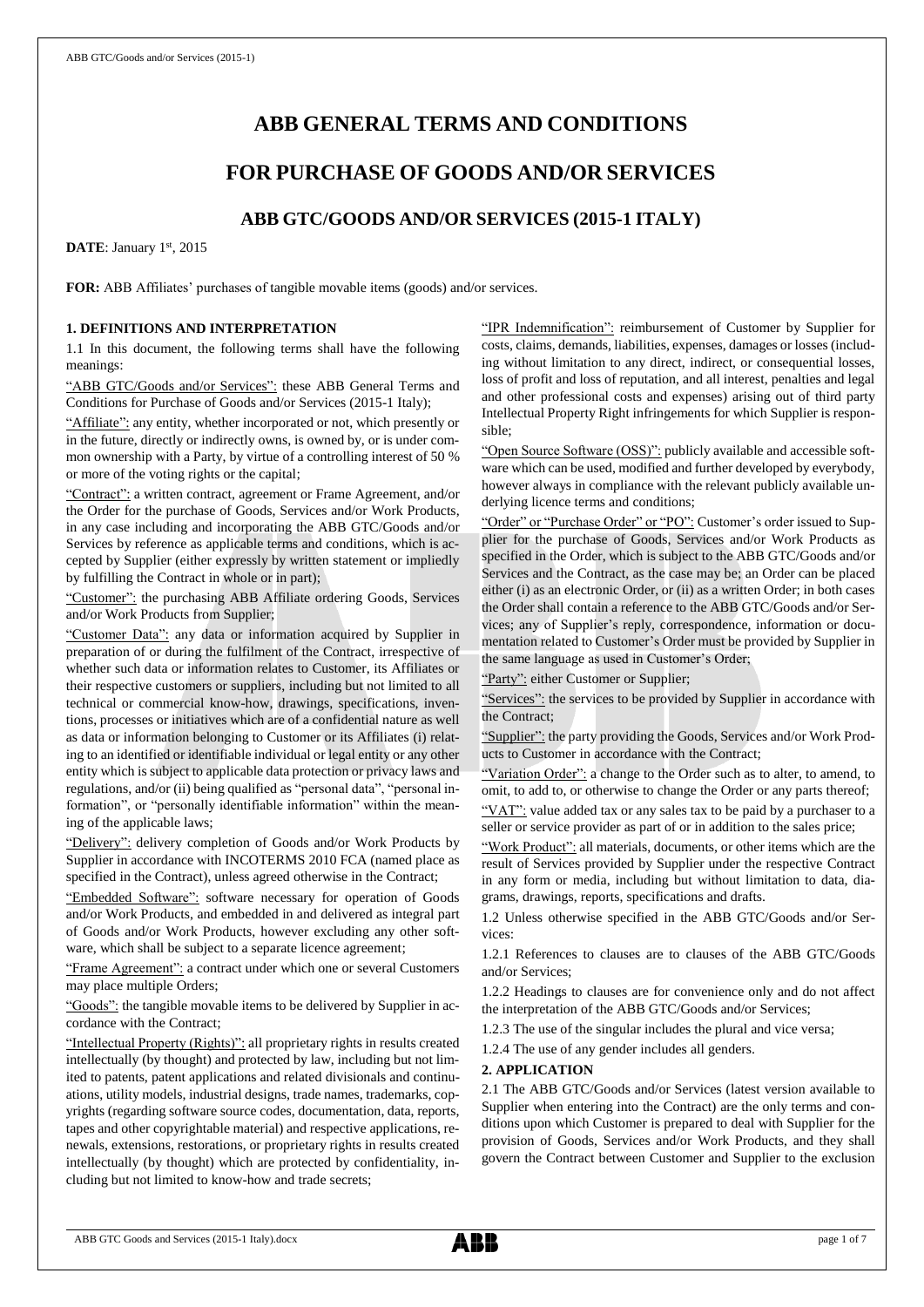of all other terms or conditions, except if and to the extent otherwise expressly agreed in writing between Customer and Supplier.

2.2 No terms or conditions endorsed upon, delivered with or contained in Supplier's quotations, acknowledgements or acceptances of Orders, specifications or similar documents will form part of the Contract, and Supplier waives any right which it otherwise might have to rely on such other terms or conditions.

2.3 Customer's Order may specify a limited time period for acceptance; after expiry of such time period without Supplier's acceptance, the Order shall no longer be binding on Customer.

2.4 Any amendments to the Contract, including the ABB GTC/Goods and/or Services, shall have no effect unless expressly agreed in writing and signed by duly authorised representatives of Customer and Supplier.

2.5 References in the ABB GTC/Goods and/or Services to any statute or statutory provision shall be construed as a reference to that statute or provision as in effect at the date when the Order was placed, unless decided otherwise by Customer.

## **3. SUPPLIER'S RESPONSIBILITIES**

3.1 Supplier shall deliver the Goods and/or Work Products and provide the Services:

3.1.1 in accordance with the applicable laws and regulations;

3.1.2 in accordance with the quality standards stated under Clause 9.1 and specified in the Contract;

3.1.3 free from defects and from any rights of third parties;

3.1.4 on the due date specified in the Contract;

3.1.5 in the quantity specified in the Contract;

3.1.6 in accordance with all specifications, specified materials, workmanship, and respective documentation;

3.1.7 in accordance with all Customer instructions, including but without limitation to its health, safety and environmental requirements and policies; and

3.1.8 fit for any particular purpose expressly or impliedly made known to Supplier in the Contract or, in absence thereof, fit for the purposes for which goods, work products, or services of the same description or the same or similar type would ordinarily be used.

3.2 Supplier shall not substitute or modify any of the materials contained in the Goods and/or Work Products, or used for provision of the Services, or make any changes to the design of the Goods and/or Work Products without Customer's prior written approval.

3.3 Supplier shall take care that the Goods and/or Work Products are contained or packaged in the manner usual for such Goods and/or Work Products or, where there is no such manner, in a manner adequate to preserve and protect the Goods and/or Work Products until Delivery.

3.4 Supplier shall submit invoices in an auditable form, complying with Supplier's and Customer's applicable local mandatory law, generally accepted accounting principles and the specific Customer requirements, containing the following minimum information: Supplier name, address and reference person including contact details (telephone, email etc.); invoice date; invoice number; Order number (same as stated in the Order); Supplier number (same as stated in the Order); address of Customer; quantity; specification of Goods, Services and/or Work Products supplied; price (total amount invoiced); currency; tax or VAT amount; tax or VAT number; Authorized Economic Operator and/or Approved Exporter Authorization number and/or other customs identification number, if applicable; payment terms.

3.5 Supplier shall invoice Customer separately from despatch of the Goods and/or Work Products and/or provision of the Services. Invoices shall be sent to the billing address specified in the Order.

3.6 Expenses not agreed in writing by Customer will not be reimbursed. 3.7 Services provided and charged on the basis of hourly rates require written confirmation of Supplier's time sheets by Customer. Supplier

shall submit the respective time sheets to Customer for such confirmation in due time. Confirmation of the time sheet shall not be construed as acknowledgement of any claims. Customer shall not be obliged to pay invoices based on time sheets which are not confirmed in writing by Customer.

3.8 Customer may issue Variation Orders to Supplier to alter, amend, omit, add to, or otherwise change ordered Goods, Services and/or Work Products or parts thereof, and Supplier shall carry out all such reasonable Variation Orders. The Parties shall agree on the impact of the Variation Order on applicable prices. In case no such agreement on the price impact is reached within reasonable time, Supplier shall perform the Variation Order with the agreement that the impact on the price or possible compensation payments shall be calculated in accordance with the following principles and their hierarchical order: (i) agreed unit price list, (ii) lump sum to be agreed between the Parties, (iii) agreed cost plus profit margin basis or, (iv) as a combination of these methods. If the agreed unit price list does not cover the subject matter of the Variation Order, an additional price list used for similar goods, services and/or work products shall be agreed by the Parties and added to the existing unit price list. Supplier shall not postpone or delay the performance of a Variation Order on the grounds of dispute, or that the Variation Order is subject to acceptance by Supplier, or agreeing to the value amount, or extension of time. Variation Orders requested by Supplier shall only become effective after express written confirmation by Customer.

3.9 In no event Supplier shall suspend or delay the Delivery of any Goods and/or Work Products or the provision of any Services to Customer. In the event of Force Majeure Clause 16 shall apply.

3.10 Supplier shall hire in its own name all employees required to effectively provide the Goods, Services and/or Work Products, who shall not, under any circumstances, act as Customer's employees.

3.11 Supplier assumes full and exclusive responsibility for any accident or occupational disease occurred to its employees and its subcontractors in relation to the provision of the Goods, Services and/or Work Products.

3.12 Supplier shall be solely and exclusively responsible for any claims and/or lawsuits filed by its employees and/or subcontractors, and shall, without any limitations, defend, indemnify and hold Customer harmless from and against any claim, proceeding, action, fine, loss, cost and damages arising out of or relating to any such claims and/or lawsuits, and any noncompliance with legislation, regulations, codes of practice, guidance and other requirements of any relevant government or governmental agency applicable to Supplier, its employees or subcontractors, and Supplier shall compensate Customer for all losses and expenses whatsoever resulting therefrom. Supplier undertakes to voluntarily and at its own cost appear in court, if requested by Customer, acknowledging its status as sole and exclusive employer, and to provide Customer with any and all requested documentation and information necessary to ensure proper legal defence of Customer in court. The preceding sentence shall not apply if and to the extent the liability or damage was caused by Customer's gross negligence or intentional act.

3.13 Customer is authorized to make any payments due to Supplier's employees and subcontractors performing Services, or providing Goods and/or Work Products under the Contract, in order to avoid lawsuits, liens or encumbrances. Such payments may be made through withholding Supplier's credits, through offsetting or in any other way. Supplier shall provide any support requested by Customer with regard to such payments and indemnify Customer for any payments made.

## **4. CUSTOMER'S RESPONSIBILITIES**

4.1 In consideration of the Goods and/or Work Products delivered, or the Services provided by Supplier in accordance with the Contract, Customer shall pay to Supplier the purchase price stated in the Contract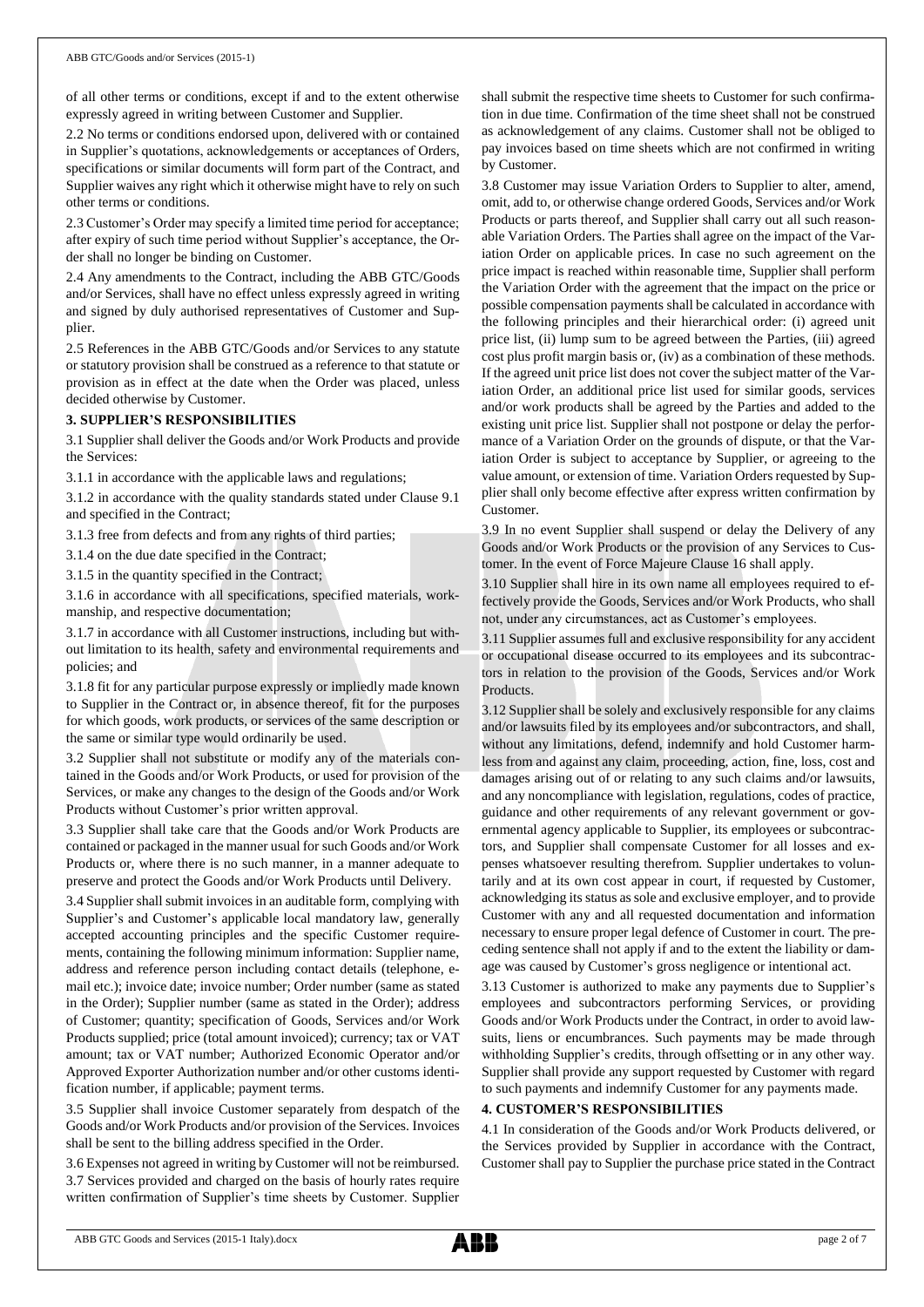within the agreed payment terms provided the invoice fulfils the requirements of Clauses 3.4 and 3.5. In the event that the payment terms are determined by mandatory applicable law, such terms shall prevail.

4.2 If Goods and/or Work Products delivered or Services provided are subject to inspection, testing, or acceptance by Customer and/or its authorised representatives, no payments shall become due before the results of such inspection, testing, or acceptance are available and confirm that the Goods, Services and/or Work Products conform with the Contract and with any specifications and/or patterns supplied or advised by Customer to Supplier.

4.3 Customer reserves the right to set off such amount owed to Supplier, or withhold payment for Goods, Services and/or Work Products not provided in accordance with the Contract.

#### **5. DELIVERY, PERFORMANCE OF SERVICES**

5.1 Unless agreed otherwise in the Contract, the Goods and/or Work Products shall be delivered in accordance with INCOTERMS 2010 FCA, to the place defined in the Contract, or, if no such place has been defined, to Customer's place of business.

5.2 The Services shall be provided at the place specified in the Contract, or, if no such place has been specified, at Customer's place of business.

5.3 Supplier shall deliver latest at the time of acceptance of the Contract the following minimum information (unless where explicitly not required by Customer): Order number, date of Order, number of packages and contents, the customs tariff numbers of the country of consignment, and the countries of origin for all Goods and/or Work Products to be delivered. For controlled Goods, Services and/or Work Products, the relevant national export control numbers must be indicated and, if the Goods, Services and/or Work Products are subject to U.S. export regulations, the U.S. Export Control Classification Numbers (ECCN) or classification numbers of the International Traffic In Arms Regulations (ITAR) must be specified. Proofs of preferential origin as well as conformity declarations and marks of the country of consignment or destination are to be submitted without being requested; certificates of origin upon request. Supplier shall state the accurate and complete Order number disclosed to Customer on all invoices (in particular but not limited to commercial, pro forma or customs invoices). Supplier shall be fully liable for all damages resulting from a breach of this obligation, in particular but not limited to damages for delay.

5.4 The Goods and/or Work Products shall be delivered, and Services shall be provided during Customer's business hours unless otherwise requested by Customer.

5.5 Upon Delivery, Supplier (or its appointed carrier) shall provide Customer, together with a delivery note, any other required export and import documents not mentioned in Clause 5.3. In the event that Customer has approved partial delivery, such delivery note shall also include the outstanding balance remaining to be delivered.

5.6 Ownership (title) of the Goods and/or Work Products shall pass to Customer at Delivery, except if agreed otherwise in writing. To the extent that the Goods and/or Work Products contain Embedded Software, ownership (title) regarding such Embedded Software shall not be passed to Customer, however Customer and all users shall have a worldwide, irrevocable, perpetual, transferable, non-exclusive, royaltyfree right to use the Embedded Software as an integral part of such Goods and/or Work Products or for servicing either of them. In the event the Embedded Software or any part thereof is owned by a third party, Supplier shall be responsible for obtaining the respective software licences necessary from the third party before Delivery to comply with its obligations under the Contract.

#### **6. ACCEPTANCE**

6.1 Customer shall not be deemed to have accepted any Goods, Services and/or Work Products until it has had reasonable time to inspect or test them following Delivery or, in case a defect in the Goods, Services and/or Work Products was not reasonably detectable during the

inspection, within a reasonable time period after such defect has become apparent. Any obligation of Customer to inspect the Goods, Services and/or Work Products, shall be limited to quantity and type, and visible defects or damages resulting from transport.

6.2 The Parties may agree on a certain acceptance procedure, in which case acceptance shall be subject to Customer's explicit written acceptance statement. Supplier shall inform Customer in writing within a reasonable time period in advance when the Goods, Services and/or Work Products are ready for inspection, testing, or acceptance.

6.3 If any Goods, Services and/or Work Products do not comply with Clause 3 (Supplier's Responsibilities), or are otherwise not in conformity with the Contract, then, without limiting any other right or remedy that Customer may have under Clause 10 (Remedies), Customer may reject the Goods, Services and/or Work Products and/or request replacement by Goods, Services and/or Work Products conforming with the Contract or recover all payments made to Supplier.

## **7. DELAY**

If the Delivery of Goods and/or Work Products or the provision of Services does not comply with the agreed date(s) then, without prejudice to any other rights which it may have, Customer shall have the right to: 7.1 terminate the Contract in whole or in part;

7.2 refuse any subsequent delivery of the Goods and/or Work Products, or provision of Services which Supplier attempts to make;

7.3 recover from Supplier any expenditure reasonably incurred by Customer in obtaining the Goods, Services and/or Work Products in substitution from another supplier;

7.4 claim damages for any additional costs, loss or expenses incurred by Customer which are reasonably attributable to Supplier's failure to deliver the Goods and/or Work Products, or to provide the Services on the agreed date; and

7.5 claim additional compensation for liquidated damages as agreed in the Contract.

## **8. INSPECTION**

8.1 Supplier shall allow Customer and/or its authorised representatives during Supplier's business hours to (i) inspect the Goods and/or Work Products, and Supplier's manufacturing units upon providing reasonable notice, and/or request test samples of the respective Goods and/or Work Products, or any parts or materials thereof, and/or (ii) inspect the provision of the Services, and/or (iii) test the Goods and/or Work Products, or parts thereof.

8.2 If the results of such inspection or tests cause Customer to be of the opinion that the Goods, Services and/or Work Products do not conform or are unlikely to conform with the Contract or with any agreed specifications, including all specified material, workmanship and the like, documentation and quality requirements, or are not performed in accordance with generally accepted practices, procedures and standards of the respective industry, Customer shall inform Supplier and Supplier shall without undue delay take such action as is necessary to ensure conformity with the Contract. In addition Supplier shall carry out necessary additional inspection or testing at Supplier's own cost whereby Customer shall be entitled to attend.

8.3 Notwithstanding any inspection or tests by Customer, Supplier shall remain fully responsible for compliance of the Goods, Services and/or Work Products with the Contract. This applies whether or not Customer has exercised its right of inspection and/or testing and shall not limit Supplier's obligations under the Contract. For the avoidance of doubt, inspection or testing of Goods, Services and/or Work Products by Customer shall in no event exempt Supplier from or limit Supplier's warranties or liability in any way.

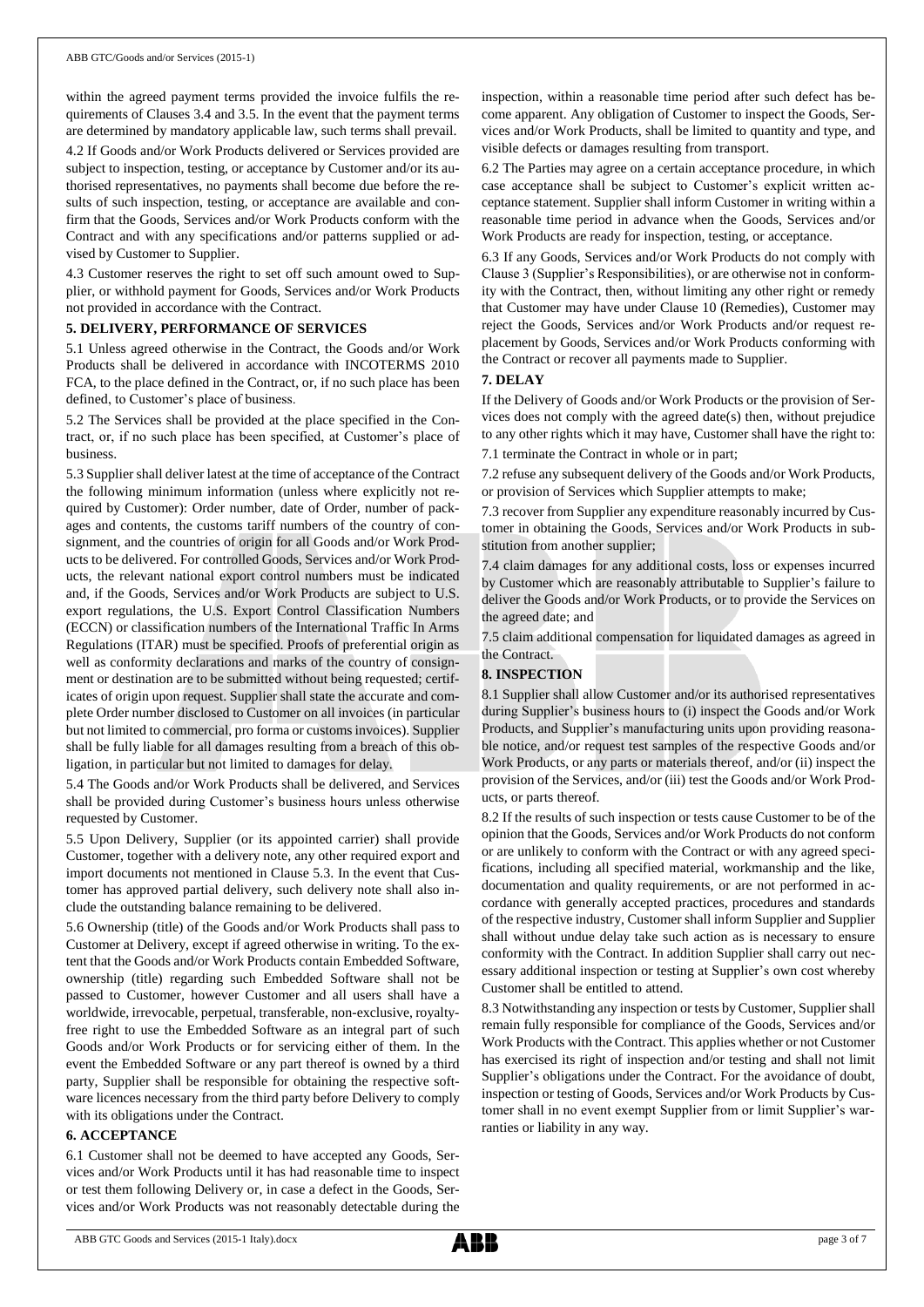## **9. WARRANTY**

9.1 Supplier warrants that the Goods, Services and/or Work Products: 9.1.1 comply with the Contract, including all specifications, specified material, workmanship and the like, documentation and quality requirements, or in absence thereof are provided or performed in accordance with generally accepted practices, procedures and standards of the respective industry, and are fit for the purposes for which goods, services or work products of the same description or the same or similar type would ordinarily be used, and keep the functionality and performance as expected by Customer according to Supplier's information, documentation and statements;

9.1.2 are fit for any particular purpose expressly or impliedly made known to Supplier in the Contract;

9.1.3 are new and unused at the date of Delivery;

9.1.4 are free from defects and rights of third parties;

9.1.5 possess the qualities which Supplier has held out to Customer as a sample or model; and

9.1.6 comply with Clause 12 (Compliance, Integrity).

9.2 Unless otherwise agreed in the Contract, the warranty period shall be twenty four (24) months from Delivery of Goods and/or Work Products, or the acceptance of the Services.

9.3 In case of non-compliance with the warranties provided under this Clause 9, Customer shall be entitled to enforce the remedies provided in Clause 10 (Remedies) hereunder.

### **10. REMEDIES**

10.1 In case of breach of any warranty under Clause 9 (Warranty) or if Supplier otherwise fails to comply with any of the terms of the Contract, Customer shall give notice in writing to Supplier of such breach and provide Supplier an opportunity to remedy it. If Supplier has not successfully remedied such breach within forty eight (48) hours of receiving such Customer notification or within such other remedy period agreed in writing between the Parties, Customer shall be entitled to any one or more of the following remedies at its own discretion and at Supplier's expense:

10.1.1 to give Supplier another opportunity to carry out any additional work necessary to ensure that the Contract is fulfilled;

10.1.2 to carry out (or to instruct a third party to carry out) any additional work necessary to make the Goods, Services and/or Work Products comply with the Contract;

10.1.3 to obtain prompt repair or replacement of the defective Goods, Services and/or Work Products by Goods, Services and/or Work Products conforming with the Contract without defects;

10.1.4 to refuse any further Goods, Services and/or Work Products, but without exemption from Supplier's liability for the defective Goods, Services and/or Work Products provided by Supplier;

10.1.5 to claim such damages as may have been sustained by Customer as a result of Supplier's breaches of the Contract;

10.1.6 to terminate the Contract; in such event Customer shall have no obligation to compensate Supplier for the already provided but unpaid parts of the Goods, Services and/or Work Products, and Supplier shall be obliged to pay back to Customer any remuneration received from Customer for the Goods, Services and/or Work Products, and to take back the Goods and/or Work Products at Supplier's own cost and risk. 10.2 In the event that Clauses 10.1.1, 10.1.2 or 10.1.3 apply, the entire

warranty period of Clause 9.2 shall be restarted.

10.3 The rights and remedies available to Customer and contained in the Contract are cumulative and are not exclusive of any rights or remedies available at law or in equity.

## **11. INTELLECTUAL PROPERTY**

11.1 Supplier hereby grants Customer, or undertakes to procure that Customer is granted, a worldwide, irrevocable, perpetual, transferable, non-exclusive, royalty-free licence to use the Intellectual Property Rights in the Goods, including Embedded Software, if any.

11.2 Supplier assigns herewith to Customer full ownership rights in and to any Intellectual Property in the Work Products arising from the Services for the full duration of such rights, wherever in the world enforceable. Supplier further agrees to execute, upon Customer's request and at its cost, all further documents and assignments and do all such further things as may be necessary to perfect Customer's ownership title to the Intellectual Property or to register Customer as owner of the Intellectual Property with any registry, including but not limited to governmental registration authorities or private registration organisations.

11.3 The Intellectual Property Rights in any Work Products created by or licensed to Supplier prior to the respective Contract or outside of such Contract, and any subsequent modifications to the same ("Pre-Existing Works") will remain vested in Supplier or the respective third party owner. To the extent that Pre-Existing Works are embedded in any Work Products delivered by Supplier, Customer and its Affiliates shall have a worldwide, irrevocable, perpetual, transferable, non-exclusive, royalty-free licence to use the Pre-Existing Works as part of such Work Products, including the right to further improve, develop, market, distribute, sublicense, exploit or otherwise use the Work Products containing such Pre-Existing Works. Supplier shall not be prevented or restricted from using its own know-how or its Pre-Existing Works in the course of providing the Services.

11.4 In the event the Embedded Software contains or uses Open Source Software, Supplier must specify and inform Customer in writing and prior to Delivery about all Open Source Software implemented into or used by the Embedded Software. In the event that Customer does not approve any Open Source Software components contained in or used by the Embedded Software, Supplier agrees to replace or substitute at its own cost the affected Open Source Software component(s) contained in or used by the Embedded Software with software of at least the same quality and functionality and which is accepted by Customer. 11.5 In the event that the Goods and/or Work Products (and/or the Embedded Software) delivered, or Services provided infringe any third party Intellectual Property Rights, Supplier shall, notwithstanding anything provided to the contrary or otherwise contained in the Contract, provide IPR Indemnification to Customer. The IPR Indemnification does not limit any further compensation rights of Customer. Supplier's obligation to indemnify Customer as provided under this Clause shall not apply if and to the extent the liability or damage was caused by Customer's own pre-existing Intellectual Property Rights contributed to, or implemented into the Goods, Services and/or Work Products.

11.6 If any infringement claim is made against Customer, Supplier shall at its cost, but at Customer's discretion (i) procure for Customer the right to continue using the Goods, Services and/or Work Products; (ii) modify the Goods, Services and/or Work Products so that they cease to be infringing; or (iii) replace the Goods, Services and/or Work Products so that they become non-infringing.

11.7 In the event Supplier cannot fulfil the measures requested by Customer under Clause 11.6, Customer shall be entitled to terminate the Contract and to reclaim all sums which Customer has paid to Supplier thereunder. In any event, Customer may claim compensation in accordance with Clause 11.5 for any costs, losses or damages incurred whatsoever.

#### **12. COMPLIANCE, INTEGRITY**

12.1 Supplier shall provide the Goods, Services and/or Work Products in compliance with all relevant legislation, laws, rules, regulations, and codes of practice, guidance and other requirements of any relevant government or governmental agency. To the extent that such regulations are advisory rather than mandatory, the standard of compliance to be achieved by Supplier shall be in compliance with the generally accepted best practice of the relevant industry.

12.2 Supplier and its subcontractors must comply with the ABB Lists of Prohibited and Restricted Substances and with the reporting and other requirements regarding Conflict Minerals made available under **[www.abb.com](http://www.abb.com/) – Supplying – Material Compliance** or otherwise and

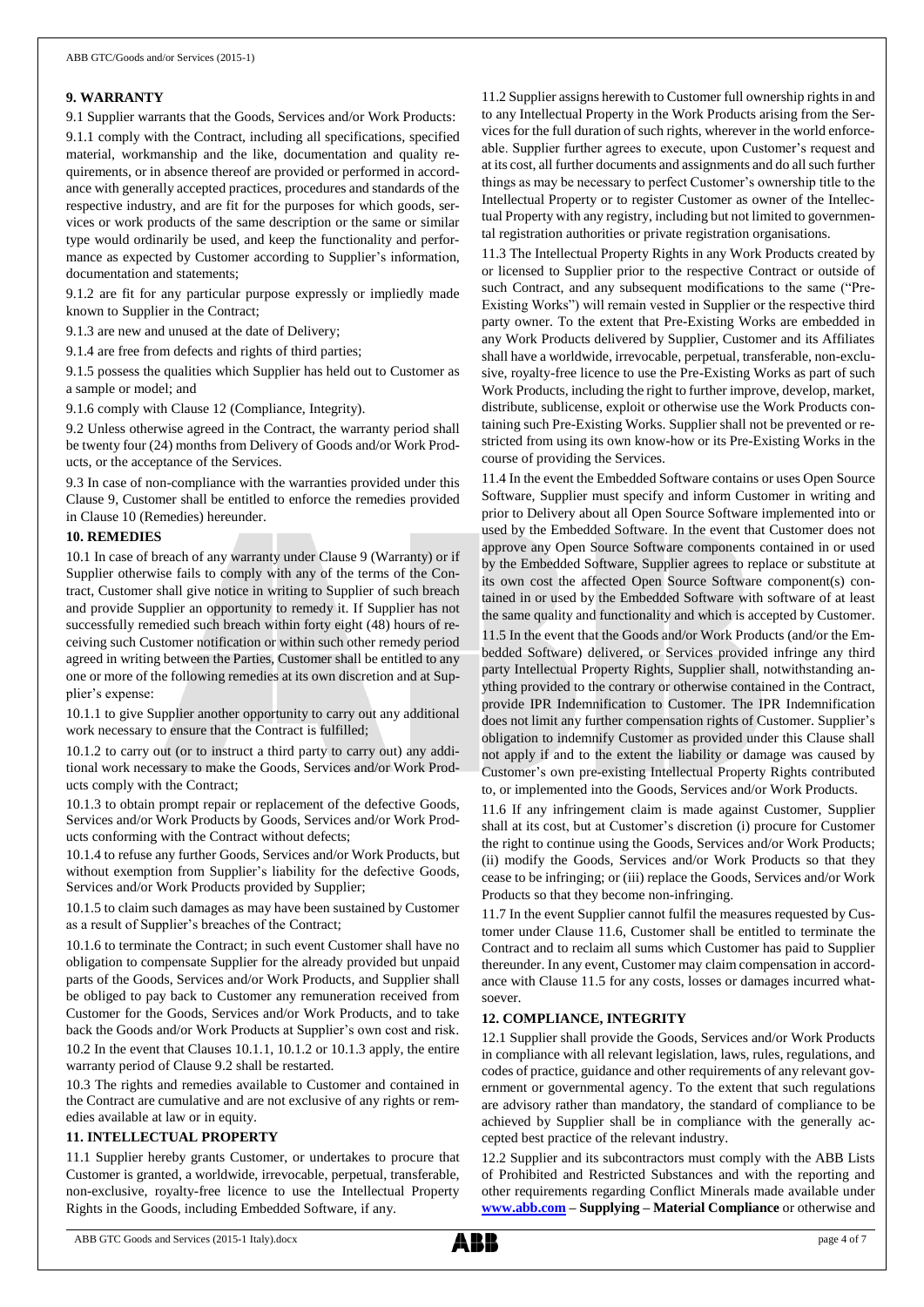shall provide Customer with respective documents, certificates and statements if requested. Any statement made by Supplier to Customer (whether directly or indirectly, e. g. where applicable via the ABB Supplier Registration and Pre-Qualification System) with regard to materials used for or in connection with the Goods, Services and/or Work Products will be deemed to be a representation under the Contract.

12.3 Supplier represents and warrants that it is knowledgeable with, and is and will remain in full compliance with all applicable trade and customs laws, regulations, instructions, and policies, including, but not limited to, securing all necessary clearance requirements, proofs of origin, export and import licenses and exemptions from, and making all proper filings with appropriate governmental bodies and/or disclosures relating to the provision of services, the release or transfer of goods, hardware, software and technology to non U.S. nationals in the U.S., or outside the U.S., the release or transfer of technology and software having U.S. content or derived from U.S. origin software or technology.

12.4 No material or equipment included in or used for the Goods, Services and/or Work Products shall originate from any company or country listed in any relevant embargo issued by the authority in the country where the Goods, Services and/or Work Products shall be used or an authority otherwise having influence over the equipment and material forming part of the Goods, Services and/or Work Products. If any of the Goods, Services and/or Work Products are or will be subject to export restrictions, it is Supplier's responsibility to promptly inform Customer in writing of the particulars of such restrictions.

12.5 Both Parties warrant that each will not, directly or indirectly, and that each has no knowledge that the other Party or any third parties will, directly or indirectly, make any payment, gift or other commitment to its customers, to government officials or to agents, directors and employees of each Party, or any other party in a manner contrary to applicable laws (including but not limited to the U. S. Foreign Corrupt Practices Act and, where applicable, legislation enacted by member states and signatories implementing the OECD Convention Combating Bribery of Foreign Officials), and shall comply with all relevant laws, regulations, ordinances and rules regarding bribery and corruption. Nothing in the Contract shall render either Party or any of its Affiliates liable to reimburse the other for any such consideration given or promised.

12.6 Supplier herewith acknowledges and confirms that Supplier has received a copy of ABB's Code of Conduct and ABB's Supplier Code of Conduct or has been provided information on how to access both ABB Codes of Conduct online under **[www.abb.com/Integrity](http://www.abb.com/Integrity)**. Supplier is obliged and agrees to perform its contractual obligations in accordance with both ABB Codes of Conduct, including but without limitation to all employment, health, safety and environmental requirements specified therein.

12.7 ABB has established the following reporting channels where Supplier and its employees may report suspected violations of applicable laws, policies or standards of conduct: Web portal: **[www.abb.com/In](http://www.abb.com/Integrity)[tegrity](http://www.abb.com/Integrity) – Reporting Channels**; telephone and mail address: specified on this Web portal.

12.8 Any violation of an obligation contained in this Clause 12 shall be a material breach of the Contract. Either Party's material breach shall entitle the other Party to terminate the Contract with immediate effect and without prejudice to any further right or remedies under such Contract or applicable law.

12.9 Notwithstanding anything to the contrary contained in the Contract, Supplier shall, without any limitations, indemnify and hold harmless Customer from and against any liabilities, claim, proceeding, action, fine, loss, cost or damages arising out of or relating to any such violation of the above mentioned obligations and the termination of the Contract, or arising from export restrictions concealed by Supplier. With respect to export restrictions solely attributable to Customer's use of the Goods, Services and/or Work Products, the now said commitment shall only apply to the extent Supplier has knowledge of or reasonably should have been aware of such use.

## **13. CONFIDENTIALITY, DATA SECURITY,**

## **DATA PROTECTION**

## 13.1 Supplier shall:

13.1.1 Unless otherwise agreed in writing, keep in strict confidence all Customer Data and any other information concerning Customer's or its Affiliates' business, its products and/or its technologies which Supplier obtains in connection with the Goods, Services and/or Work Products to be provided (whether before or after acceptance of the Contract). Supplier shall restrict disclosure of such confidential material to such of its employees, agents or subcontractors or other third parties as need to know the same for the purpose of the provision of the Goods, Services and/or Work Products to Customer. Supplier shall ensure that such employees, agents, subcontractors or other third parties are subject to and comply with the same obligations of confidentiality as applicable to Supplier and shall be liable for any unauthorized disclosures;

13.1.2 Apply appropriate safeguards, adequate to the type of Customer Data to be protected, against the unauthorised access or disclosure of Customer Data and protect such Customer Data in accordance with the generally accepted standards of protection in the related industry, or in the same manner and to the same degree that it protects its own confidential and proprietary information – whichever standard is higher. Supplier may disclose confidential information to "Permitted Additional Recipients" (which means Supplier's authorised representatives, including auditors, counsels, consultants and advisors) provided always that such Permitted Additional Recipients sign with Supplier a confidentiality agreement with terms substantially similar hereto or, where applicable, are required to comply with codes of professional conduct ensuring confidentiality of such information;

13.1.3 Not (i) use Customer Data for any other purposes than for providing the Goods, Services and/or Work Products, or (ii) reproduce the Customer Data in whole or in part in any form except as may be required by the respective contractual documents, or (iii) disclose Customer Data to any third party, except to Permitted Additional Recipients or with the prior written consent of Customer;

13.1.4 Install and update at its own costs required adequate virus protection software and operating system security patches for all computers and software utilized in connection with providing the Goods, Services and/or Work Products;

13.1.5 Inform Customer without delay about suspicion of breaches of data security or other serious incidents or irregularities regarding any Customer Data.

13.2 Supplier agrees that Customer shall be allowed to provide any information received from Supplier to any Affiliate of Customer. Supplier shall obtain in advance all necessary approval or consent for Customer to provide such information to Customer's Affiliates if such information is confidential for any reason or subject to applicable data protection or privacy laws and regulations.

13.3 In case the type of Customer Data affected is particularly sensitive and therefore, according to Customer's opinion, requires a separate confidentiality and non-disclosure agreement, Supplier agrees to enter into such agreement. The same applies with regard to data privacy topics which are not covered by this Clause 13 and which may require a separate data processing agreement according to applicable laws and regulations.

13.4 The obligations under this Clause 13 exist for an indefinite period of time and therefore shall survive the expiration or termination of the Contract for any reason.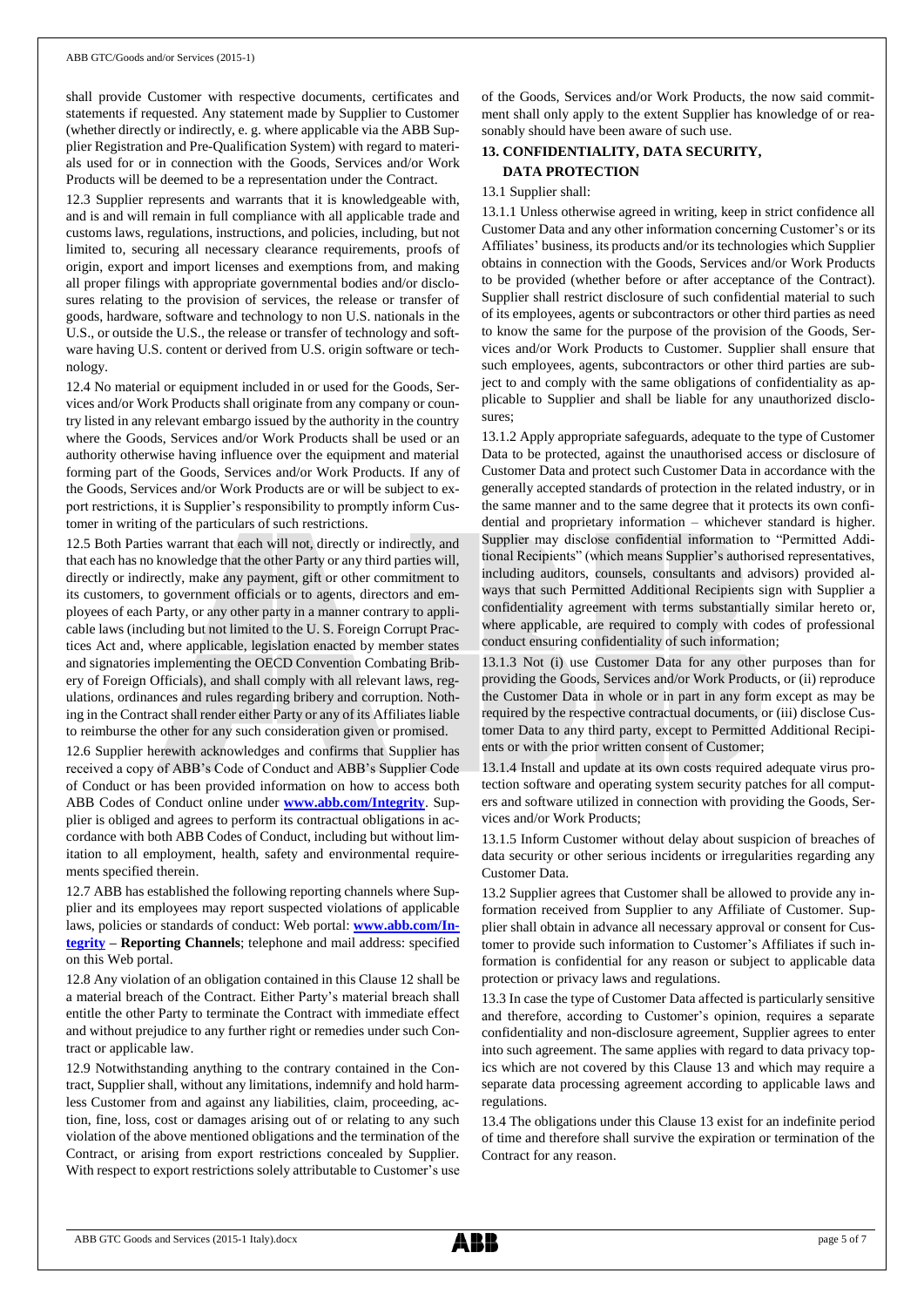## **14. LIABILITY AND INDEMNITY**

14.1 Without prejudice to applicable mandatory law or unless otherwise agreed between the Parties, Supplier shall compensate/indemnify Customer for/from all damages and losses in connection with the Goods, Services and/or Work Products (i) for Supplier's breaches of the Contract and (ii) for any claim made by a third party (including employees of Supplier) against Customer in connection with the Goods, Services and/or Work Products, except for IPR Indemnification for which Clause 11 (Intellectual Property) exclusively applies, and in all cases to the extent that the respective liability, loss, damage, injury, cost or expense was caused by, relates to or arises from the Goods, Services and/or Work Products provided by Supplier and/or its subcontractors. Upon Customer's request Supplier shall defend Customer against any third party claims.

14.2 Supplier shall be responsible for the control and management of all of its employees, its suppliers and/or subcontractors, and it shall be responsible for the acts, defaults, negligence or obligations of any of its employees, suppliers and/or subcontractors, its agents, servants or workmen as fully as if they were the acts, defaults, negligence or obligations of Supplier.

14.3 The provisions of this Clause 14 shall survive any performance, acceptance or payment pursuant to the Contract and shall extend to any substituted or replacement Goods, Services and/or Work Products provided by Supplier to Customer.

14.4 Supplier shall maintain in force, and upon request provide evidence of, adequate liability insurance and statutory worker's compensation/employer's liability insurance with reputable and financially sound insurers. Nothing contained in this Clause 14 shall relieve Supplier from any of its contractual or other legal liabilities. The insured amount cannot be considered nor construed as limitation of liability.

14.5 Customer reserves the right to set off any claims under a Contract against any amounts owed to Supplier.

#### **15. TERM AND TERMINATION**

15.1 A Contract between the Parties may be terminated for convenience in whole or in part by Customer upon giving Supplier thirty (30) calendar days written notice. In such event Customer shall pay to Supplier the value of the already delivered but unpaid parts of the Goods, Services and/or Work Products provided and proven direct costs reasonably incurred by Supplier for the not yet provided and unpaid Goods, Services and/or Work Products, however in no event more than the agreed price for the Goods, Services and/or Work Products under the respective Contract. No further compensation shall be due to Supplier. Compensation for any expenditures made with regard to Goods, Services and/or Work Products not yet provided shall be expressly excluded.

15.2 In the event of Supplier's breach of the Contract, Customer shall be entitled to terminate the Contract if Supplier fails to take adequate action to remedy a breach within 48 hours as requested by Customer in accordance with Clause 10.1. In such event, Customer shall have no obligation to compensate Supplier for the already delivered but unpaid parts of the Goods, Services and/or Work Products provided and Supplier shall be obliged to pay back to Customer any remuneration received from Customer for the Goods, Services and/or Work Products and to take back the Goods and/or Work Products at its (Supplier's) own cost and risk.

15.3 Customer shall have the right to terminate the Contract with immediate effect forthwith by notice in writing to Supplier in the event that an interim order is applied for or made, or a voluntary arrangement approved, or a petition for a bankruptcy order is presented or a bankruptcy order is made against Supplier or any circumstances arise which entitle the court or a creditor to appoint a receiver, administrative receiver or administrator or to present a winding-up petition or make a winding-up order or other similar or equivalent action is taken against or by Supplier by reason of its insolvency or in consequence of debt.

15.4 Upon termination Supplier shall immediately and at Supplier's expense safely return to Customer all respective Customer property (including any Customer Data, documentation, and retransfer/transfer of applicable Intellectual Property) and Customer information then in Supplier's possession or under Supplier's control and provide Customer with the complete information and documentation about the already supplied Goods, Services and/or Work Products or the respective parts thereof.

## **16. FORCE MAJEURE**

16.1 Neither Party shall be liable for any delay in performing or for failure to perform its obligations under a Contract if the delay or failure results from an event of "Force Majeure". For clarification, Force Majeure means an event that was not foreseeable by the affected Party at the time of execution of the respective Contract, is unavoidable and outside the reasonable control of the affected Party, and for which the affected Party is not responsible, provided such event prevents the affected Party from performing its obligations under the respective Contract despite all reasonable efforts, and the affected Party provides notice to the other Party within five (5) calendar days from occurrence of the respective event of Force Majeure.

16.2 If an event of Force Majeure occurs which exceeds thirty (30) calendar days, either Party shall have the right to terminate the relevant Contract forthwith by written notice to the other Party without liability to the other Party. Each Party shall use its reasonable endeavours to minimise the effects of any event of Force Majeure.

## **17. ASSIGNMENT AND SUBCONTRACTING**

17.1 Supplier shall neither assign, nor subcontract, transfer, nor encumber the Contract, nor any parts thereof (including any monetary receivables from Customer) without prior written approval of Customer.

17.2 Customer may at any time assign, transfer, encumber, subcontract or deal in any other manner with all or any of its rights under the Contract to any of its own Affiliates.

#### **18. NOTICES**

Any notice shall be given by sending the same by registered mail, courier, fax or by e-mail to the address of the relevant Party as stated in the Contract or to such other address as such Party may have notified in writing to the other for such purposes. E-mail and fax expressly require written confirmation issued by the receiving Party. Electronic read receipts may not under any circumstances be deemed as confirmation of notice. Electronic signatures shall not be valid, unless expressly agreed in writing by the Parties.

### **19. WAIVERS**

Failure to enforce or exercise, at any time or for any period, any term of the Contract does not constitute, and shall not be construed as, a waiver of such term and shall not affect the right later to enforce such term or any other term herein contained.

## **20. GOVERNING LAW AND DISPUTE SETTLEMENT**

20.1 The Contract (including, but not limited to the ABB GTC/Goods and/or Services) shall be governed by and construed in accordance with the laws of the country (and/or the state, as applicable) of Customer's legal registration, however under exclusion of its conflict of law rules and the United Nations Convention on International Sale of Goods.

20.2 For domestic dispute resolution matters, whereby Customer and Supplier are registered in the same country, any dispute or difference arising out of or in connection with the Contract, including any question regarding its existence, validity or termination or the legal relationships established thereby, which cannot be settled amicably, shall be submitted to the jurisdiction of the competent courts at Customer's place of registration, unless other courts or arbitration are agreed in writing between the Parties.

20.3 For cross border dispute resolution matters whereby Customer and Supplier are registered in different countries, unless agreed otherwise in writing between the Parties, any dispute or difference arising out of or in connection with the Contract, including any question regarding its